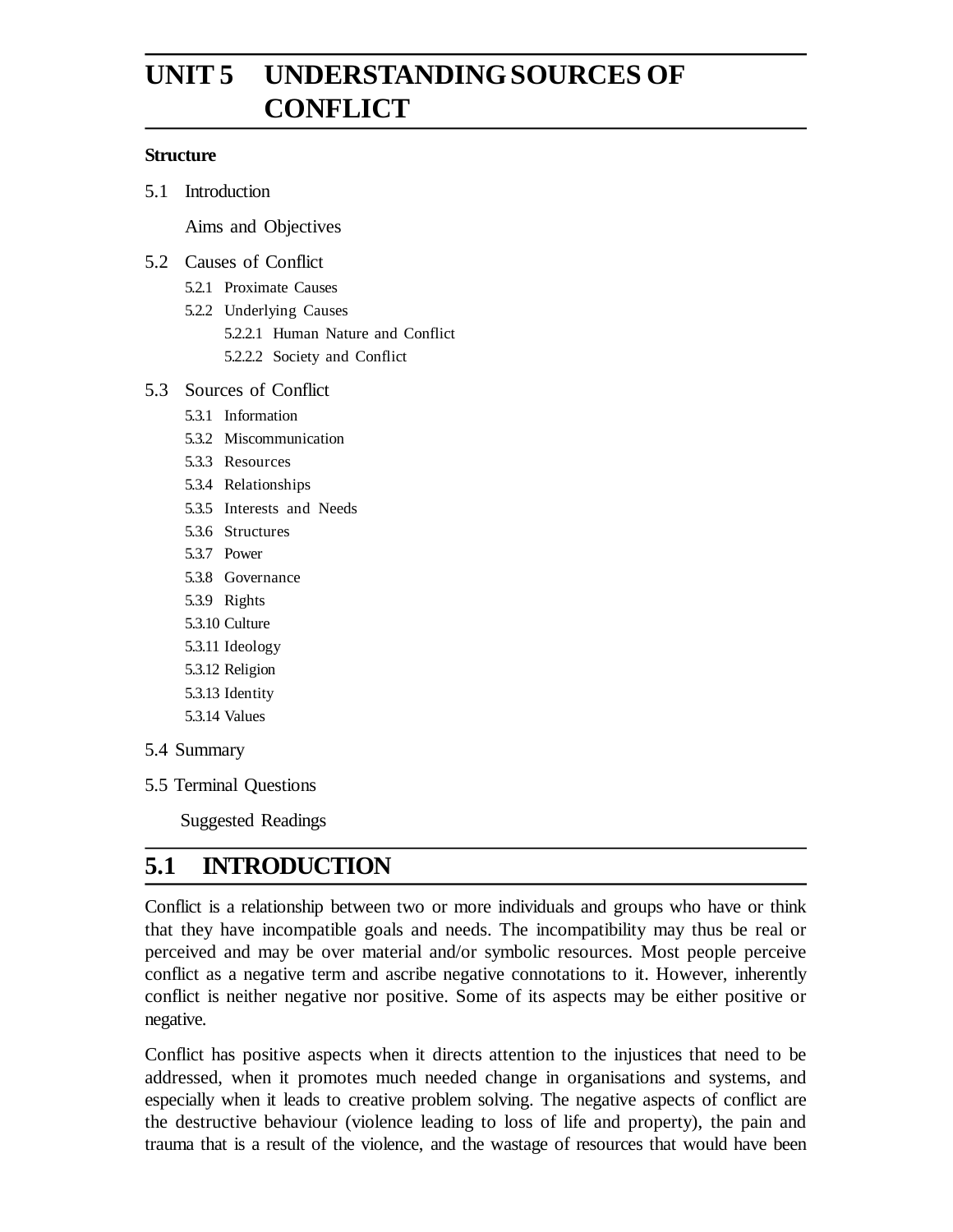better spent on creative activities. Therefore it is the negative aspect of conflict that can and should be avoided but conflict *per se* is a fact of life, inevitable, natural, unavoidable and often creative. Gandhi too saw conflict as both positive and desirable. Therefore, it is better to work on the resolution of conflict rather than avoid it or keep suffering as a result of it. To facilitate conflict resolution, the first and foremost important step is to understand and analyse the causes and sources of conflict.

#### **Aims and Objectives**

After going through this Unit, you will understand:

- The causes of conflict;
- Appreciate the debate on whether conflict is intrinsic to human beings or it is a product of socio-cultural conditions; and
- And identify the specific sources of conflict.

# **5.2 CAUSES OF CONFLICT**

There are different ways of examining the nature of a conflict and identifying the factors that give rise to it. Even though one precipitating event may lead to an open confrontation, most conflicts arise from a complex and multiple set of factors that may include the history shared by people across the divide, the social, political, economic and cultural dynamics, the nature of the issues at stake etc. Thus a distinction needs to be made between

- 1. The proximate or immediate causes
- 2. The underlying causes

### **5.2.1 Proximate Causes**

Proximate causes are those events, which may trigger violence for example, the assassination of Archduke Ferdinand of Austria in June 1914, which was the immediate cause of the beginning of the First World War.

### **5.2.2 Underlying Causes**

Underlying causes are the fundamental and long-term causes, which create conditions in which immediate triggers of conflict occur. The immediate and underlying causes are interconnected but in conflict resolution more attention needs to be paid to identifying the underlying and root causes if we want to work towards sustainable peace. Theoretical explanations of the underlying causes of conflict focus on either the human agency or the social structural conditions. Theories under each of these categories are a reflection of the 'nature versus nurture' debate: whether human beings are primarily affected by genes or by social interactions.

### **5.3.2.1 Human Nature and Conflict**

Theories focusing on the agency-based explanation seek to answer questions such as is conflict inherent in human beings? Are human beings genetically programmed for violence? These theories locate the causes of conflict at the level of the individual or collective agency, based on human behaviour.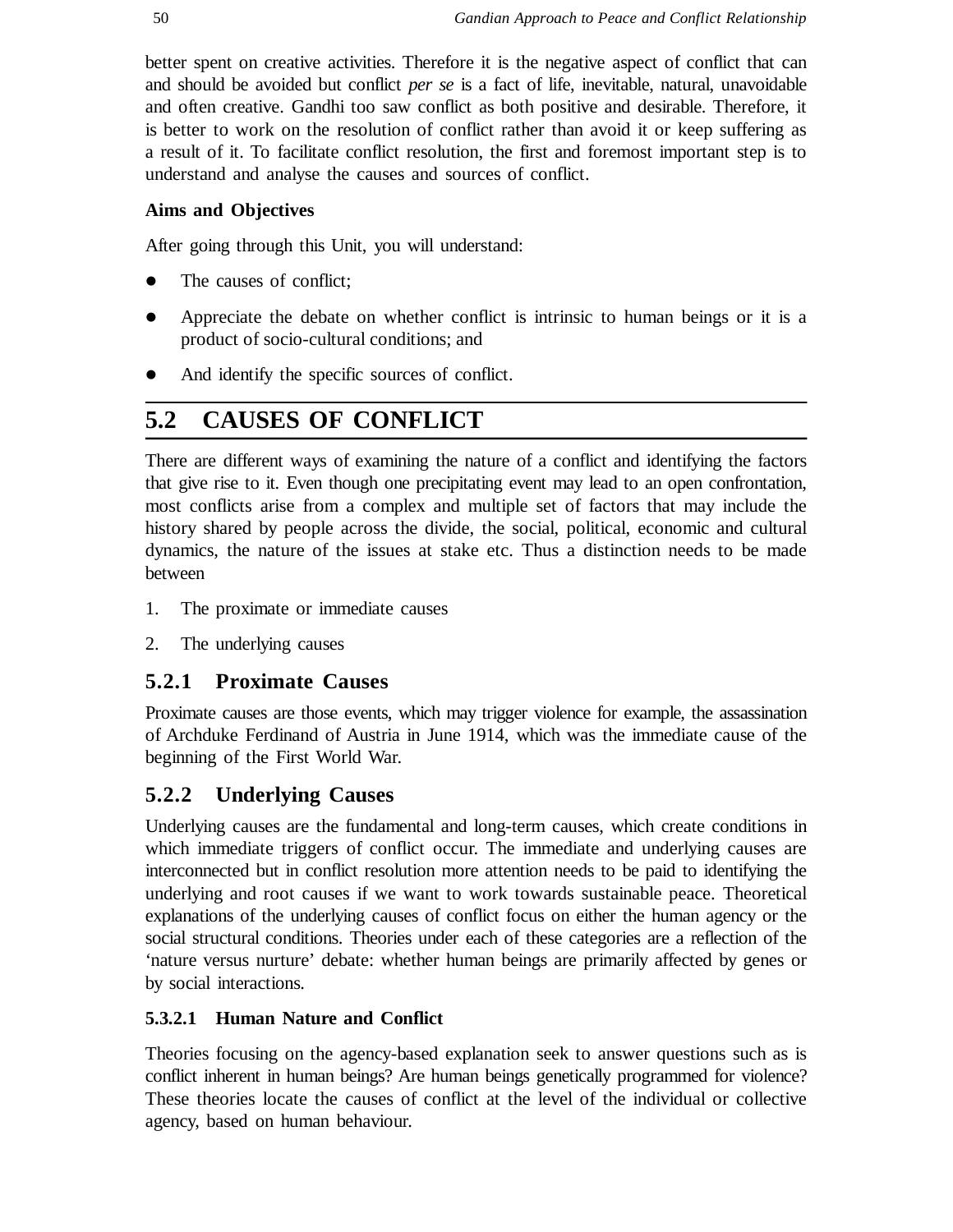- i. One set of theories argues that aggressive behaviour is innate and biologically programmed in the human species. Thomas Hobbes believed that human beings are selfish by nature and "that humanity is characterized by careless, and indeed relentless, thirst for power." Edmund Burke "saw humanity as inherently conflictual." Sigmund Freud contends that aggression "is carried out in the name of selfpreservation, and is inherent to humans." Aggression helps human beings to protect and enhance their existence. However, Gandhi was in a different league altogether as he believed in the essential goodness of human beings. He had a very positive view of human nature and believed that humans could respond to "the call of the spirit" and rise above selfishness and violence.
- ii. Another explanation of the agency-based theory is psychoanalytical. This theory argues that early differentiation among human beings between 'self' and 'other' manifests itself in a deep psychological need for enemies.
- iii. The socio-psychological perspective focuses on processes of group formation and differentiation, mainly the role that images, (mis) perceptions, stereotyping, and dehumanisation play in the decision-making, which leads to violent conflict.
- iv. The psycho-cultural viewpoint provides accounts of conflict behaviour in terms of culturally shared images and perceptions of the external world.

#### **5.3.2.2 Society and Conflict**

Conflict occurs in human interactions that take place within the context of the family, the community and the society. When individuals or groups believe that the family/society does not meet their interests, they try to change the social and familial norms and structures by force, which often leads to situations of violent conflict. Thus socio-structural theories argue that aggression is not innate but its expression depends on factors external to the individual.

Structural theories lay emphasis on the organisation of society that creates the causes and conditions for conflict. Unjust social structures and institutions play a significant role in creating and perpetuating social conflicts. Social structures and institutions often favour some groups of people / communities and by extension disfavour others. This emerges as an important source of violent conflict.

- i. Albert Bandura argued that there are three primary sources of human aggression: familial settings, sub-cultural context and symbolic modeling.
	- a) Social learning takes place first and foremost in the family and human beings learn appropriate behaviour within family settings. Bandura argues that families that have conflicts all the time are most likely to have conflictual children. Thus violent families produce violent offspring. Additionally, American psychiatrist, James Gilligan, known for his work with some of the most "violent criminals" living in America's prisons, put forth the theory that childhood abuse creates violent personalities. Gilligan pointed out that most of the "criminals" living in American prisons had had a brutal childhood- many had been beaten, sexually assaulted, prostituted or neglected to a life-threatening degree by their parents. He thus concluded that childhood abuse and neglect can create violent personalities that will then manifest violent behaviour in social institutions.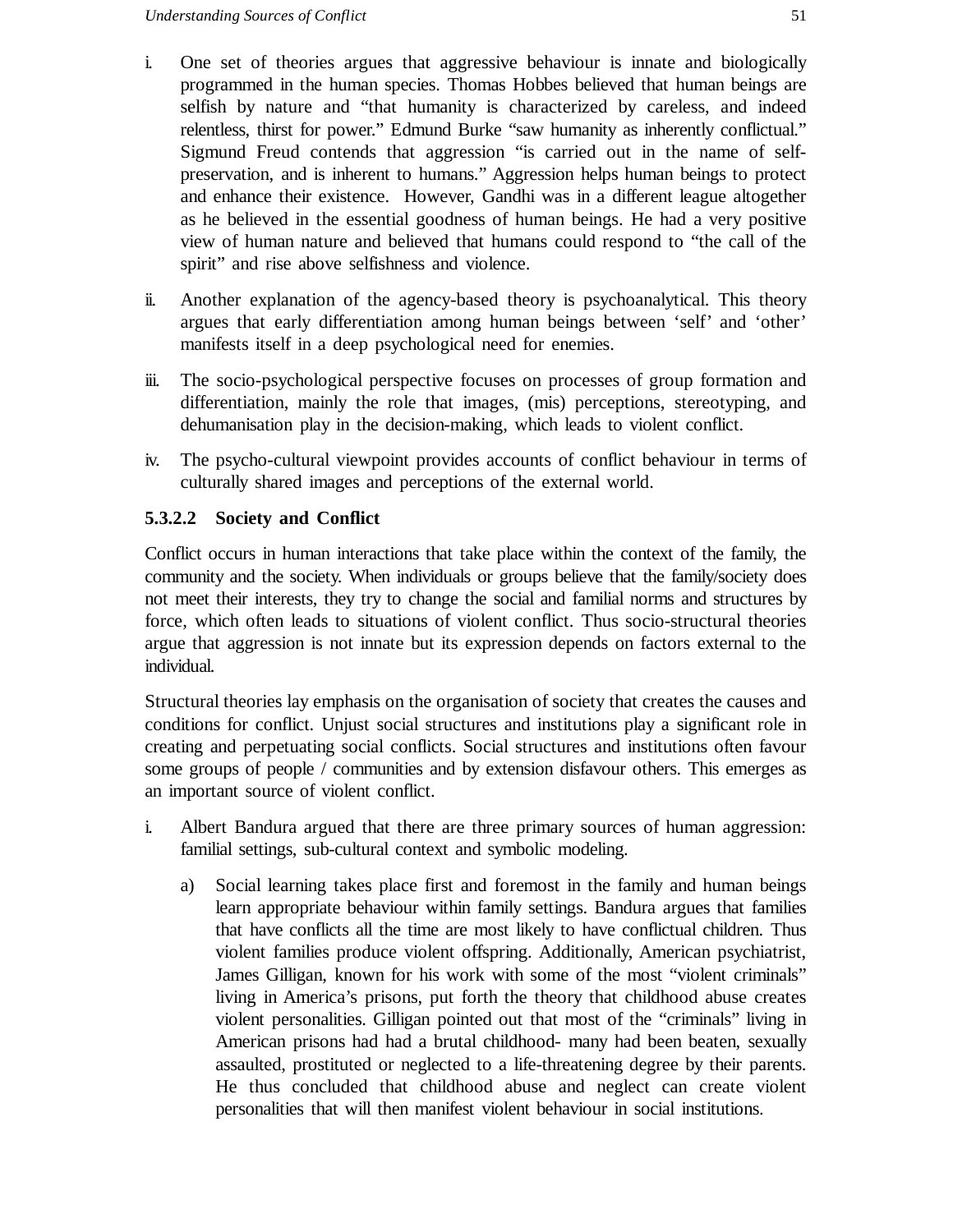- b) Subcultures are another source of social learning leading to aggression. Bandura argues: "The highest rates of aggressive behaviour are found in environments where aggressive models abound and where aggressiveness is regarded as a highly valued attribute." However, all people raised in violent environments may not be violent because "many people may simply aspire not to be violent." Bandura does suggest, though, that there is a strong capacity to instruct a group in the ways of violence. He makes his point in suggesting that the military is an excellent example of making otherwise relatively non-violent persons violent.
- c) Another major source of social learning is symbolic sources such as television. "Television transmits pictures of violence, impressions of violence and even the symbolic culture of violence. We learn how to cope with 'reality' through television, and are susceptible to its messages. This is especially true among the young of society."
- ii. The non-fulfillment of basic human needs is another cause of conflict. John Burton propounded the basic human needs theory. Needs refer to basic human requirements for the continuation and propagation of life: material (food, shelter, health care, employment- freedom from want), cultural (right to religion, language) and social needs (respect, dignity and freedom from fear). The need for life to be perceived as being predictable and safe is extremely important. These needs are non-negotiable and universal and their satisfaction is essential for human development and social stability. These universal needs must be satisfied if protracted social conflicts are to be resolved. Thus the primary source of human behaviour is the satisfaction of human needs; however, these needs have to be satisfied within the social context. If the universal needs are not met in socially accepted ways, individuals/communities resort to violence in order to meet these needs.
- iii. Gandhi had a need-based conception of society and conflict. In his view, conflict is the result of structural denial of human needs. The creation of new structures is necessary for the satisfaction of human needs. This would require a method of struggle that satisfies three conditions: destruction of need-denying structures, creation of need-satisfying structures and respecting the needs of the conflicting parties during the struggle. The Gandhian approach to conflict resolution, i.e., Satyagraha was an attempt to satisfy all three conditions. Thus satisfaction of needs was central to conflict resolution.
- iv. An additional set of theories draw on critical social theory particularly the feminist and post-structuralist perspectives. These emphasise the central importance of social discourse- the language we use, the social practices we engage in- these generate exclusionist identities (us/them, insider/outsider).
- v. Karl Marx located conflict in the economic structure. Marx's theory of class conflict argues that social institutions and structures reflect the material reality of society. The economic structure (economic determinism) has dominated over politics in the development of human history (historical materialism). As long as capitalists control the means of production, they would also wield power over social structures, making them inherently unjust towards the working class giving rise to conflicts between the capitalists and the proletariat (working class).
- vi. However, Antonio Gramsci, a neo-Marxist, rejected the excessive emphasis on economic determinism. He introduced the theory of "ideological hegemony". This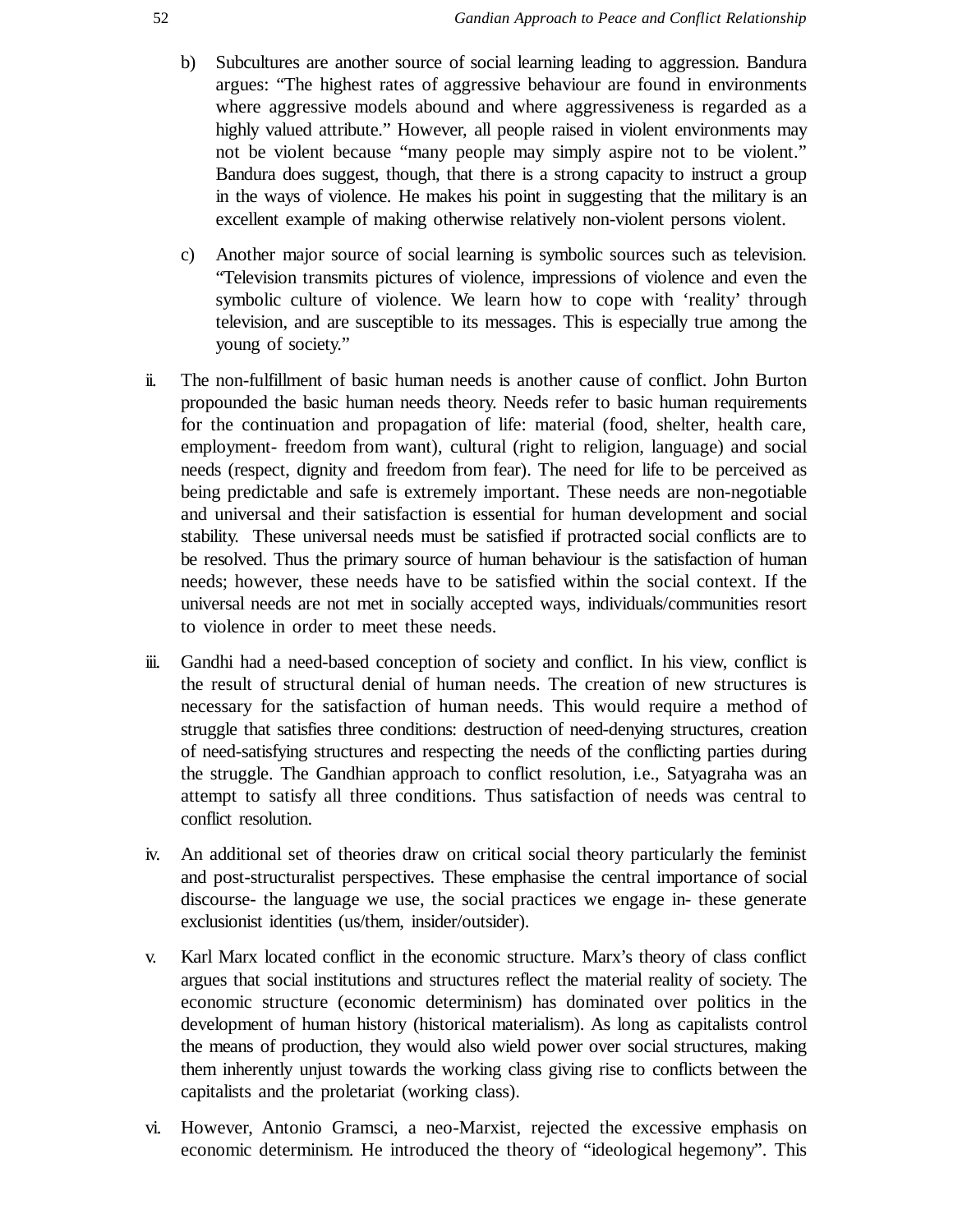theory takes into account not only the control of means of production by the ruling capitalist class, but it also encompasses a whole range of values, attitudes, beliefs, cultural norms and legal precepts which serve to justify the interests of the dominant class. Thus, it is the ideological hegemony of the ruling class that when challenged by the masses, gives rise to conflict.

vii. Johan Galtung, in his theory of structural violence, asserts that violence is built into unequal, unjust and unrepresentative social structures. Social structures, systems and institutions deprive some people of their rights and the ability to satisfy their basic human needs; they discriminate between groups, communities and nations to the point of threatening lives and livelihoods and prevent human beings from realising their full potential.

# **5.3 SOURCES OF CONFLICT**

From the underlying causes, we now move to the specific sources of conflicts, sometimes also referred to as issues involved in a conflict or issues at stake in a conflict.

# **5.3.1 Information**

Lack of information, misinformation and different interpretations of information can lead to conflict. Disputants may not have sufficient information or even the same information about a given situation. In other instances, groups and individuals may interpret the same data or information in differing ways or they may assign different levels of importance to the same data. Control and manipulation of information is a major weapon in conflict situations.

# **5.3.2 Miscommunication**

Ineffective communication is another source of conflict. Even if there are no basic incompatibilities between groups and individuals, miscommunication and misunderstanding can lead to conflict. Moreover, stakeholders may have different perceptions about the facts in a situation and until they are clarified, there can be no resolution. Self-centredness, selective perception, emotional bias and prejudices lead to differing perceptions between the stakeholders of a conflict. Lack of skill in communicating one's viewpoint in a clear and respectful manner often results in confusion, hurt and anger, all of which fuel the conflict further. Whether the conflict has objective sources or has arisen due to perceptual or communication problems, the people involved experience it as very real.

## **5.3.3 Resources**

This relates to conflict over material resources such as land, money or objects, which are evidently identifiable and can be negotiated. Historically, disputes over access to and control of territory, material, economic and scarce natural resources have been one of the dominant sources of conflict. One major element in the colonial empire building of the 19<sup>th</sup> and 20<sup>th</sup> century was the competition for resources and defence of national economic interests which were defined in territorial terms. Here each faction wanted to grab as much as it could; its behaviour and emotions were directed towards maximising gain. In extreme cases, disputants may resort to military action or the threat of it to gain or defend access to resources perceived as vital for survival, for example, the developed Western countries attach a great deal of importance to maintaining their access to oil supplies in the West Asian region and are prepared to undertake extreme measures to do so.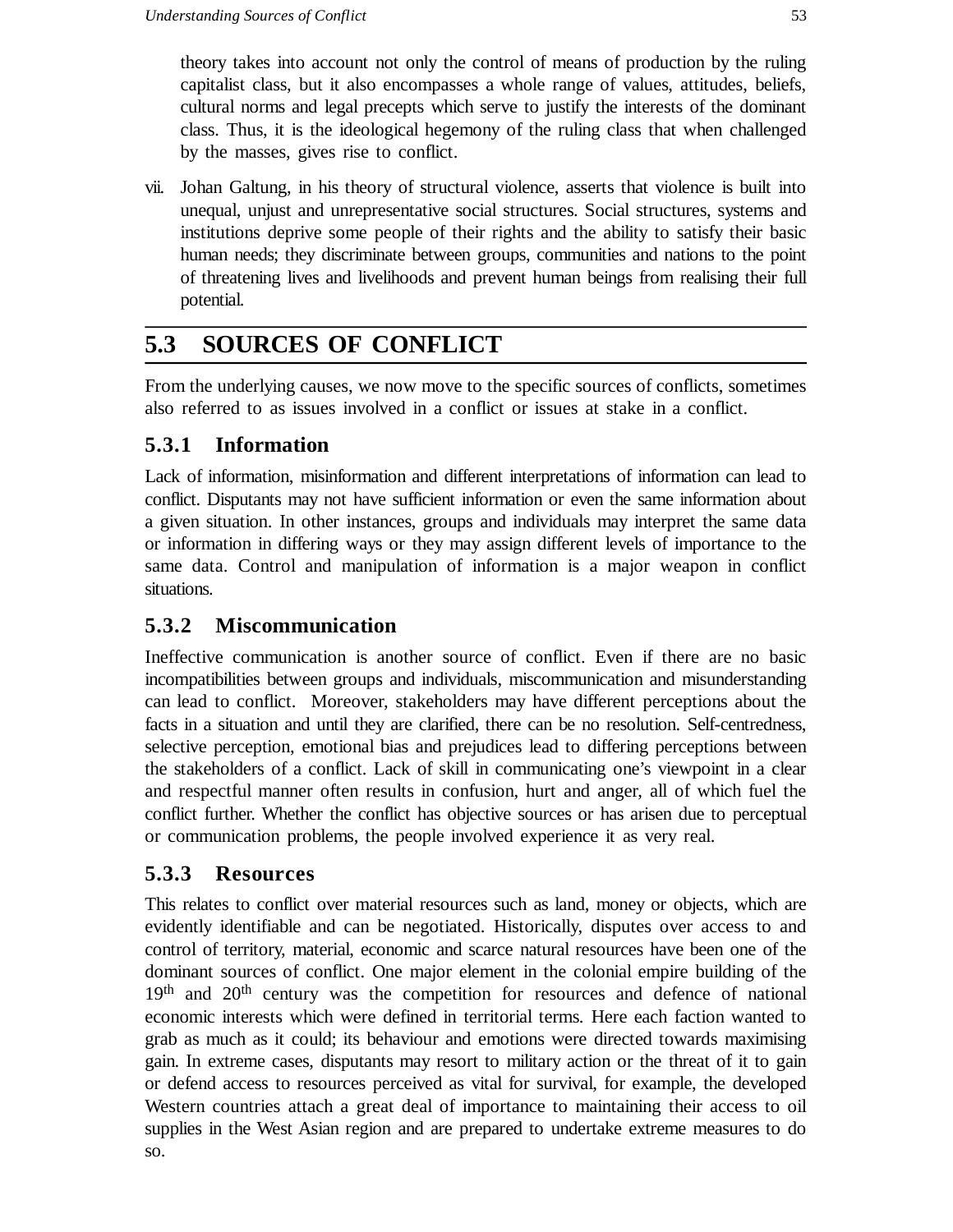In the twenty-first century, demands for land, fresh water and other natural resources are growing rapidly due to increase in population as well as consumption. But these resources are limited and Gandhi had very aptly said, "Earth provides enough to satisfy every [person's] need but not for every [person's] greed." Besides, environmental degradation has further complicated the situation and the consequences are being felt the world over. In India, the shortage of water has given rise to several conflicts at the local and regional level.

### **5.3.4 Relationships**

Relationships are an important facet of human life. Gandhi was in fact always keen to cooperate with the opponent to build relationships, which would form the basis for a sound post-conflict life. As human beings, we have personal (family) and social (community) and/or organisational (business) relationships. In these relationships, people have disagreements over a variety of issues, which is very normal. However, sometimes the interdependence created by these relationships introduces a destructive dimension to these differences, for example, a wife is repeatedly subjected to abuse and domestic violence but is unable to walk out of the relationship because (apart from other social and cultural pressures) she may be economically dependent on her husband, who is aware of this interdependence and uses it to his advantage.

#### **5.3.5 Interests and Needs**

Non-fulfillment of interests and needs are a major source of conflict. The non-fulfillment of these needs may be either a reality or just a perception. In fact, important needs for identity, respect or participation are often at the heart of conflicts that ostensibly seem to be a contest for material things. Conflicts usually arise because of the denial of following needs:

- Unfulfilled needs for economic resources or the perception that economic resources are not distributed fairly;
- Unfulfilled needs for safety, respect and participation in social life or a perception of unjust relationships and humiliation; and
- Unfulfilled needs for identity, culture, religious values or a perception that these are threatened.

When the needs of individuals, communities and nations are denied in the abovementioned areas, it leads to structural violence. Vertical structural violence can operate in the following arenas insulting the respective needs:

- Repression political the insulted need is freedom;
- Exploitation economic the insulted need is well-being; and
- Alienation cultural the insulted need is identity.

For Gandhi, exploitation was the essence of violence. He saw violence as anything that impeded individual self-realisation and that violence could be either direct or structural in nature. Dehumanisation is a case in point.

#### **5.3.6 Structures**

Structures- both social and organisational- determine who has access to power and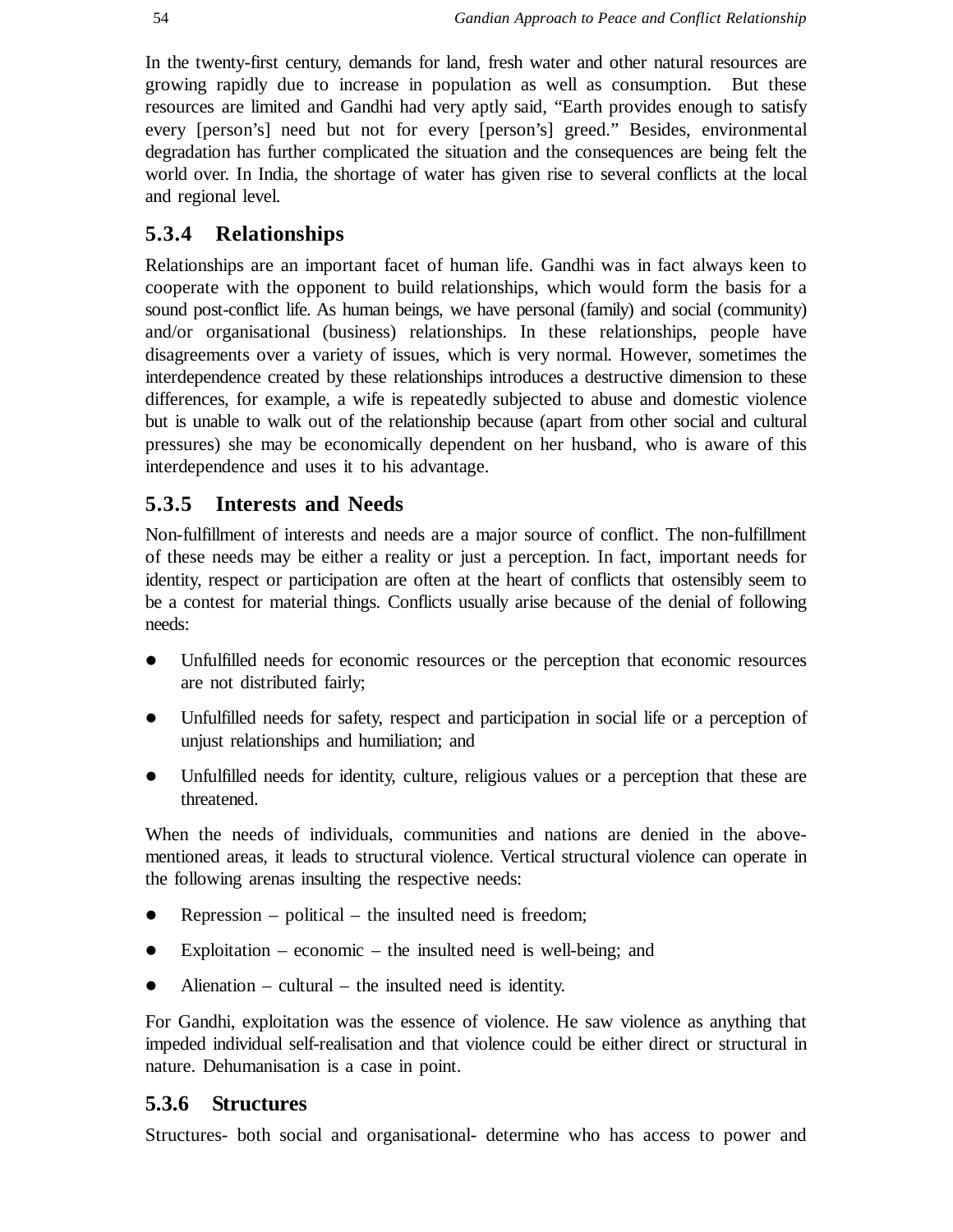resources, who has the authority to make decisions and who is afforded respect. Conflicts about or within structures often involve issues of justice and competing goals.

# **5.3.7 Power**

Power can mean different things – legitimacy, authority, force, or the ability to coerce. It is a vital ingredient in conflict situations; conflicts either centre on the search for more power or a fear of losing the same. However, power is intangible; it cannot be counted. But power does not exist in a vacuum; it is present in, and based on, relationships. Besides, one should look at resources as a key area that determines the actual location of power or the need for power.

Power conflicts can occur between individuals, groups or nations, when one or both sides choose to take a power approach to the relationship and wish to maintain or maximise the amount of influence that they exert in the relationship and the social setting. It is impossible for one side to be stronger without the other being weaker, at least in terms of direct influence over each other. Thus, a power struggle ensues which usually ends in victory for one side and defeat for the other, or in a 'stand-off' with a continuing state of tension.

Power can be either hard (coercive) or soft (persuasive). Hard power consists of the ability to command and enforce while soft power comprises of the ability to bring about cooperation, provide legitimacy and inspire. In violent conflict situations, hard power dominates, as armies and militias grapple for victory. On the other hand, soft power is essential for peacemaking and peace-building. Power should necessarily be accompanied by accountability; otherwise it tends to give rise to more conflicts. Being accountable would mean finding ways to report to others and being open to be questioned by others.

Gandhi had a very different notion of power- one that is humane and constructive- and "that can transform and not destroy." He was keenly aware of the difference between *power-over* and *power-with*, and his own conceptions of society and conflict were firmly rooted in the latter.

## **5.3.8 Governance**

Governance relates to decisions that define expectations, grant power or verify performance. It is concerned with the way in which society is governed, the distribution of authority and resources within it, and the legitimacy of these in the eyes of the members of society. Governance, basically, is a process of decision-making and the process by which decisions are implemented or (not implemented). In simple terms, 'governance' is what a 'government' does. Politics provides the means by which the governance process operates.

'Good governance' is an indeterminate term used in development literature to describe how public institutions conduct public affairs and manage public resources in order to guarantee the realisation of human rights. According to the United Nations, good governance has eight characteristics: consensus-oriented, participatory, following Rule of Law, effective and efficient, accountable, transparent, responsive, equitable and inclusive.

Good governance is considered to be integral to economic growth, the eradication of poverty and hunger, and sustainable development. It makes violent conflict less likely. If governments reflect the values and satisfy the needs of those over whom they exercise authority, they will be legitimised. When the legitimacy is lacking or there is a doubt about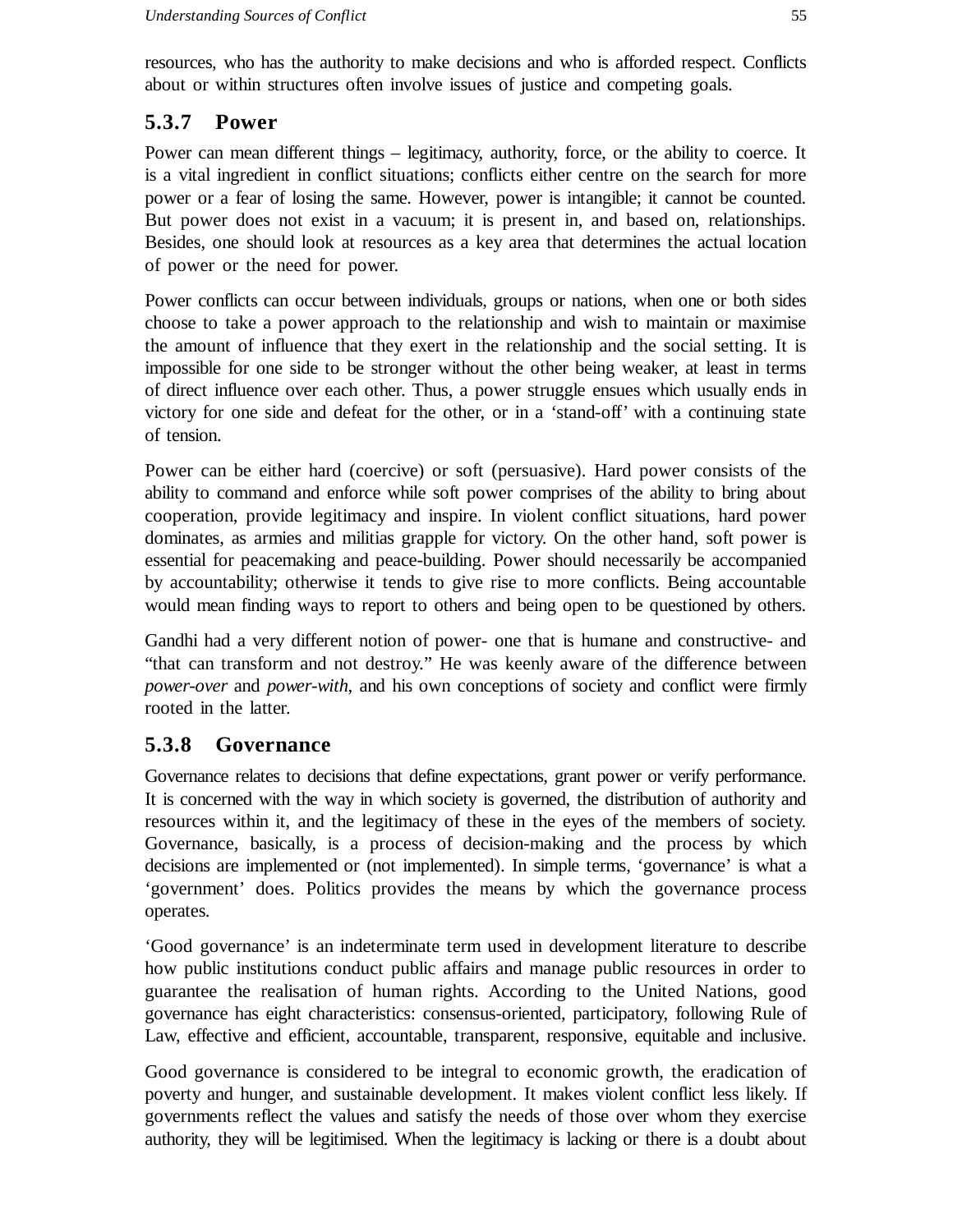its existence, the demands for social change can result in political turmoil and social unrest. If these demands are suppressed or ignored, violent conflict may arise. In contemporary times, the major governance issues relate to greater autonomy (political, economic and/or cultural), representative forms of government and equitable distribution of resources.

## **5.3.9 Rights**

Denial or violation of rights and the struggle for elimination of these violations are at the heart of many conflicts. Civil and political rights are often called 'first generation rights' and include rights of the individual in society to life, liberty and freedom of opinion and expression. Gandhi had always stressed on the centrality of the individual and felt that society could not be built on a denial of individual freedom. Economic, social and cultural rights are known as 'second generation rights' that comprise of rights to basic necessities such as food, shelter, health and education. The 'third generation rights' refers to collective rights like those of minorities and marginalised groups. Human rights are thus necessary for individuals to lead a dignified life.

Some of the major Human Rights Conventions are the Universal Declaration of Human Rights, 1948; Covenant on Economic, Social and Cultural Rights, 1966; Covenant on Civil and Political Rights, 1966; Convention on the Elimination of all forms of Discrimination Against Women, 1979; Convention Against Torture and other Cruel, Inhuman or Degrading Treatment or Punishment, 1984; Convention on Rights of the Child, 1989.

Rights may theoretically be guaranteed by the constitution of a state but in practice may not be accessible to the marginalised or they may be intimidated by powerful people from claiming their rights. Ultimately, the repeated denial of rights may lead to violent conflict. Thus while analysing conflicts, it is necessary to look at structural violence and explore the position and perception of stakeholders with regard to rights and freedoms.

## **5.3.10 Culture**

Culture is an important factor in social conflict. It is learnt from the family, community, school, and media; it is not something human beings are born with. Culture determines the way individuals and groups act, the manner in which they relate to others and the way they think about and perceive events happening around them. Thus it is necessary to understand the cultural contexts of the individuals and groups involved in a conflict especially in situations where the contending sides are from different cultures. In fact, Marc Ross argues that there is a 'culture of conflict', which he defines as "a society's configuration of norms, practices and institutions that affect what people enter into disputes about, with whom they fight, how disputes evolve, and how they are likely to end."

## **5.3.11 Ideology**

Ideology is mostly used in reference to the public world of politics. Political ideologies such as Fascism, Nazism, and Marxism involve a set of fundamental beliefs about economic organisation or governance of society. One of the most famous ideological conflicts of the  $20<sup>th</sup>$  century was the one between the Capitalist Bloc and the Communist Bloc popularly termed as the Cold War, which manifested in ways such as the formation of economic and military blocs, and proxy wars between client-states at the regional and local level. The Cold War ended with the disintegration of the former Soviet Union and withering away of the Communist Bloc.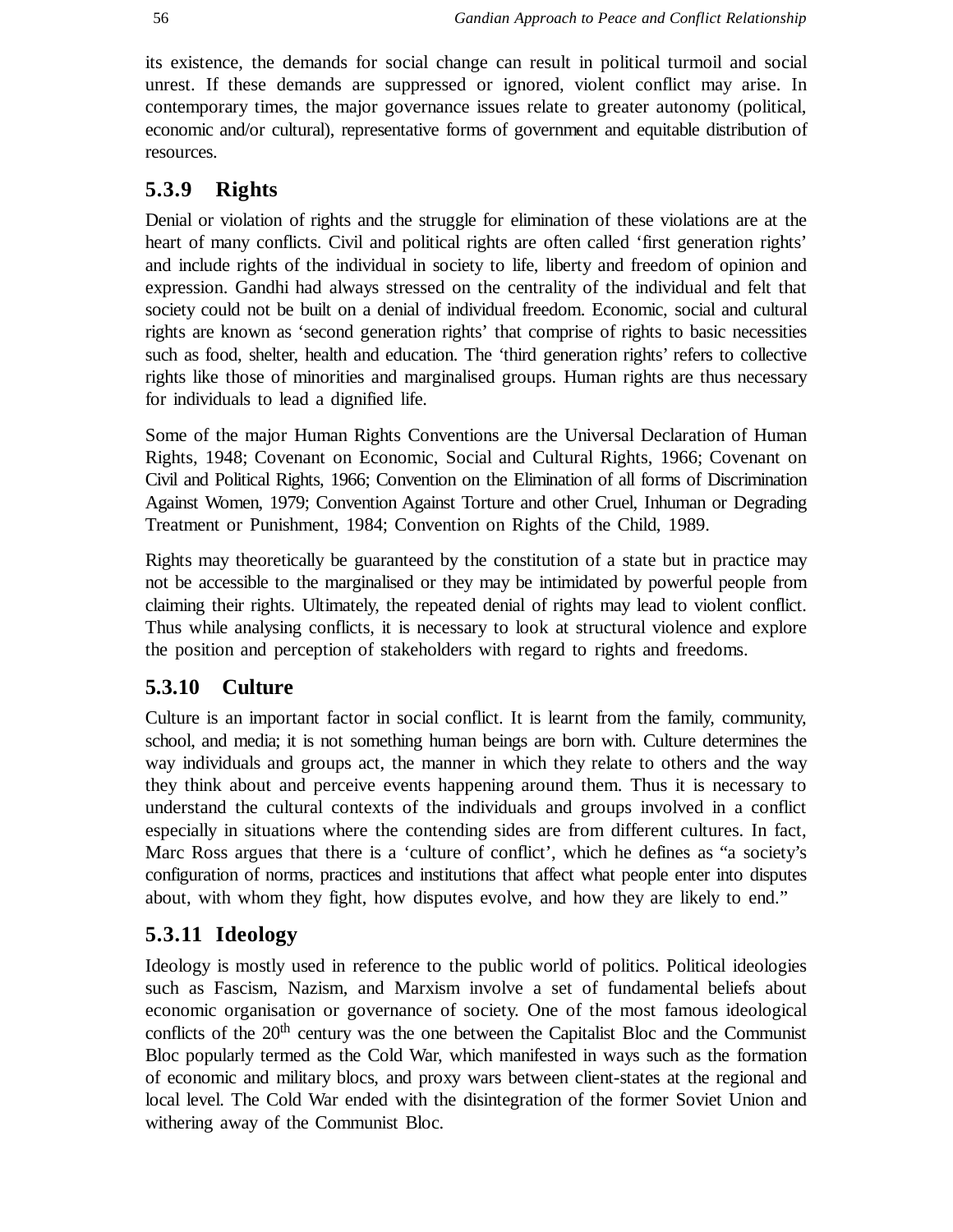## **5.3.12 Religion**

Religion refers generally to the private world of spirituality. It is particularly relevant to conflict because it may contain strong claims to exclusivity; the faithful are considered to constitute distinct, exclusive communities. Besides, religious belief can become a motivation in political action, and can be used by leaders for selfish political ends or as means towards those ends. Moreover, scriptures have at various points in history been interpreted and misinterpreted to justify slavery, racism and women's subordination.

Conflict between religions has occurred throughout history but in the contemporary period some of the major religions of the world are witness to a surge in fundamentalist elements. Fundamentalists have attempted to extend their sphere of influence from places of worship to the state and the society as a whole leading to escalation of conflicts not only between religions but also within the moderate and extremist sections within religions as well as with the state and society at large.

However, religion need not always be a source of conflict; it can also be a resource for peace.

## **5.3.13 Identity**

The oft-asked question of the Cold War era, 'what is your ideology' has been replaced in the post-Cold War era by the question 'who are you'. People are increasingly conscious of 'who they are' and asserting their cultural and social identity. They are realigning themselves on the basis of ancestry, religion, language, values and institutions, and are rejecting distant and alien rule. This is an indication of the growing importance of identity consciousness in the post-Cold War era.

Identity is used to describe a person's sense of self and the relation of the self to the world. It is a basic human need that provides meaning and a sense of security as well as predictability for the individual and the group within a given social context. Without a strong sense of "who we are" and how we can "be" and continue to exist and feel safe in our surroundings, our relationship of the self or group to the world is threatened.

Personal identity and dignity were very important to Gandhi. He argued that the loss of self-respect had to be avoided because without self-respect and inner security one cannot reach the road leading to self-realisation or start on the road to nonviolence.

There are multiple identities- as broad as 'woman' or 'man' or a member of collectives such as ethnic, religious, or racial groups or as narrow as a member of one particular family. Identities concern people's existential needs and values. They can be inclusive as well as exclusive; they can endure for generations or change with shifting situations (in response to threats, which may be either real or perceived, forcing people to adopt labels because identity markers such as ethnicity and religion may be exploited for selfish ends). Some identities are more important than others depending on how one perceives one's identity but also depending on place, times and circumstances. Some identities are nested within each other, usually compatibly, for example, an individual can identify with both Rajasthan (one's state) and India (one's country).

However, some identities may compete with each other, as in the case of former Yugoslavia. In the 1950s and 1960s of the former Yugoslavia, many people felt pride in having stood up to the Soviet Union in 1948 and creating a new economic system. But the scenario changed in the 1990s, when most people in the former Yugoslavia started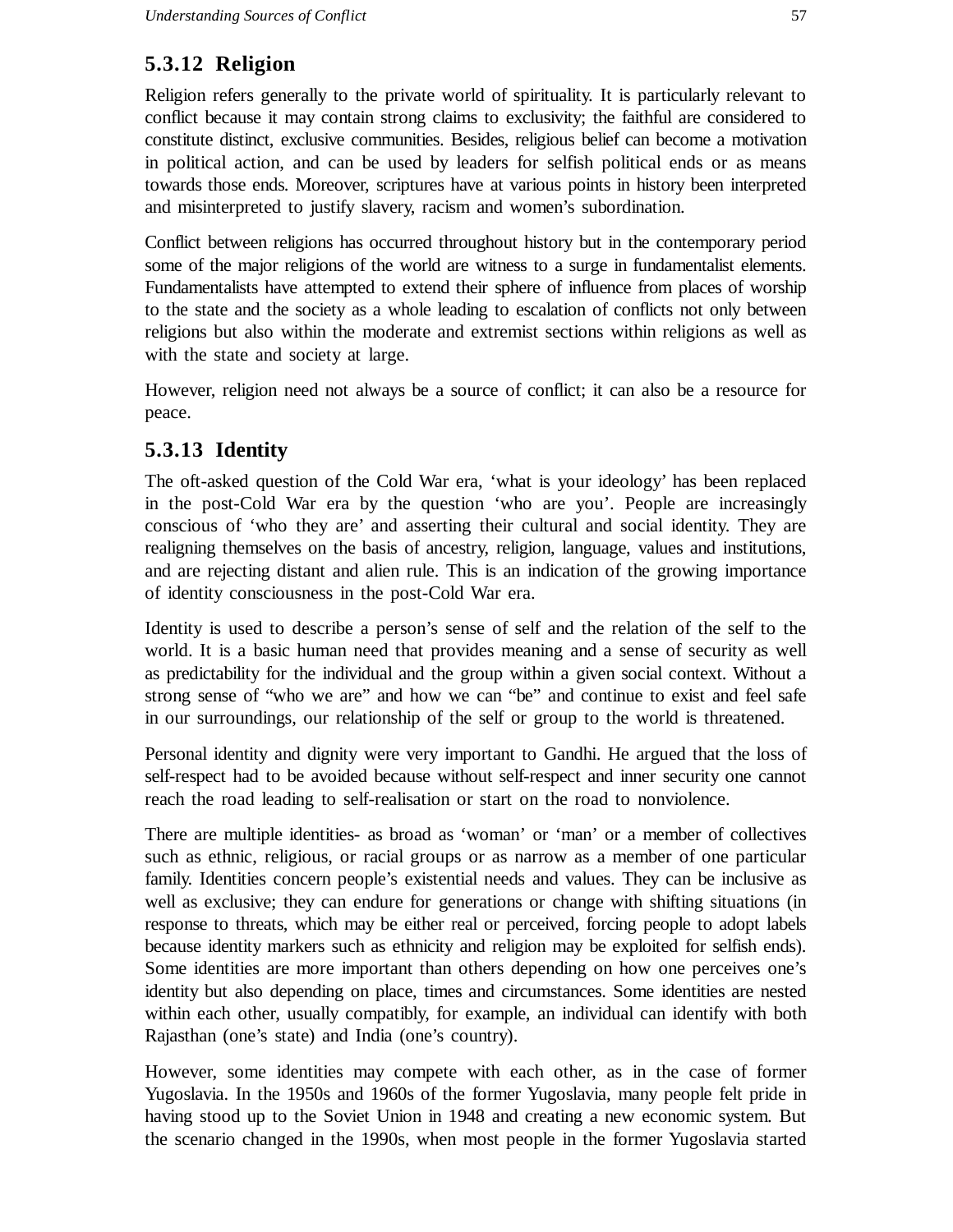feeling that their identities as Serbs, Croats, Slovenes, Muslims, or Bosnians were much more important than their Yugoslav identity. The process of disintegration of the former Yugoslavia into several small states (such as Serbia and Montenegro, Croatia, Slovenia, Bosnia and Herzegovina) was precipitated apart from other reasons due to large-scale ethnic killings and 'ethnic cleansing'.

With the rise in identity consciousness, religion, language and ethnicity are increasingly serving as faultlines for conflict. In contemporary times, ethnicity is seen as one of the most important elements of identity and the underlying cause of most ongoing conflicts. However, it must be clarified that many conflicts that are labeled as 'ethnic', suggesting that ethnicity is the cause. In reality ethnicity has been used there as a 'method' by which people have been mobilised in support of a particular leader or movement. This happens when a group or community first feels insecure or afraid and is then persuaded that a particular group or leader can offer them safety.

### **5.3.14 Values**

Values are dear to individuals and groups – these are the beliefs that shape their identity and faith perspectives that give meaning to their lives. Incompatibility in ways of life and ideologies such as preferences, principles and practices that people believe in can lead to value conflicts. When states, groups and individuals assert the rightness and superiority of their way of life and their political-economic system vis-à-vis other states, groups and individuals, values can then become a major component in such conflicts. Values are often seen as a part of one's identity; and thus, challenge to values is often seen as a threat to identity, resulting in defensive reactions by individuals and groups since they assume that resolution of the conflict will require a change in values.

# **5.4 SUMMARY**

In conclusion, it can be said that violent conflict is not caused by biological factors alone but rather is a result of the interaction between biological, psychological and social determinants.Gandhi too saw conflict as built into social structures and not into people. There are several specific sources of conflict that appear in the polity, the society, the economy and the cultural life of modern human beings. Most modern conflicts do not involve just one source but a combination of sources and this is what makes them complex. Complex conflicts can be broken down into manageable parts by identifying and analysing the specific sources of conflict. Moreover, there can be overlap between the different issues involved in a conflict. Additionally, a conflict may involve several issues in differing degrees, which may change over time. The issues, which led to the origin of the conflict and its violent expression, may not necessarily be those that make a conflict an intractable one.

# **5.5 TERMINAL QUESTIONS**

- 1. What is the difference between proximate and underlying causes of conflict?
- 2. What is the 'nature versus nurture' debate? Elaborate.
- 3. Discuss some of the major theoretical expositions with regard to conflict being inherent in human beings.